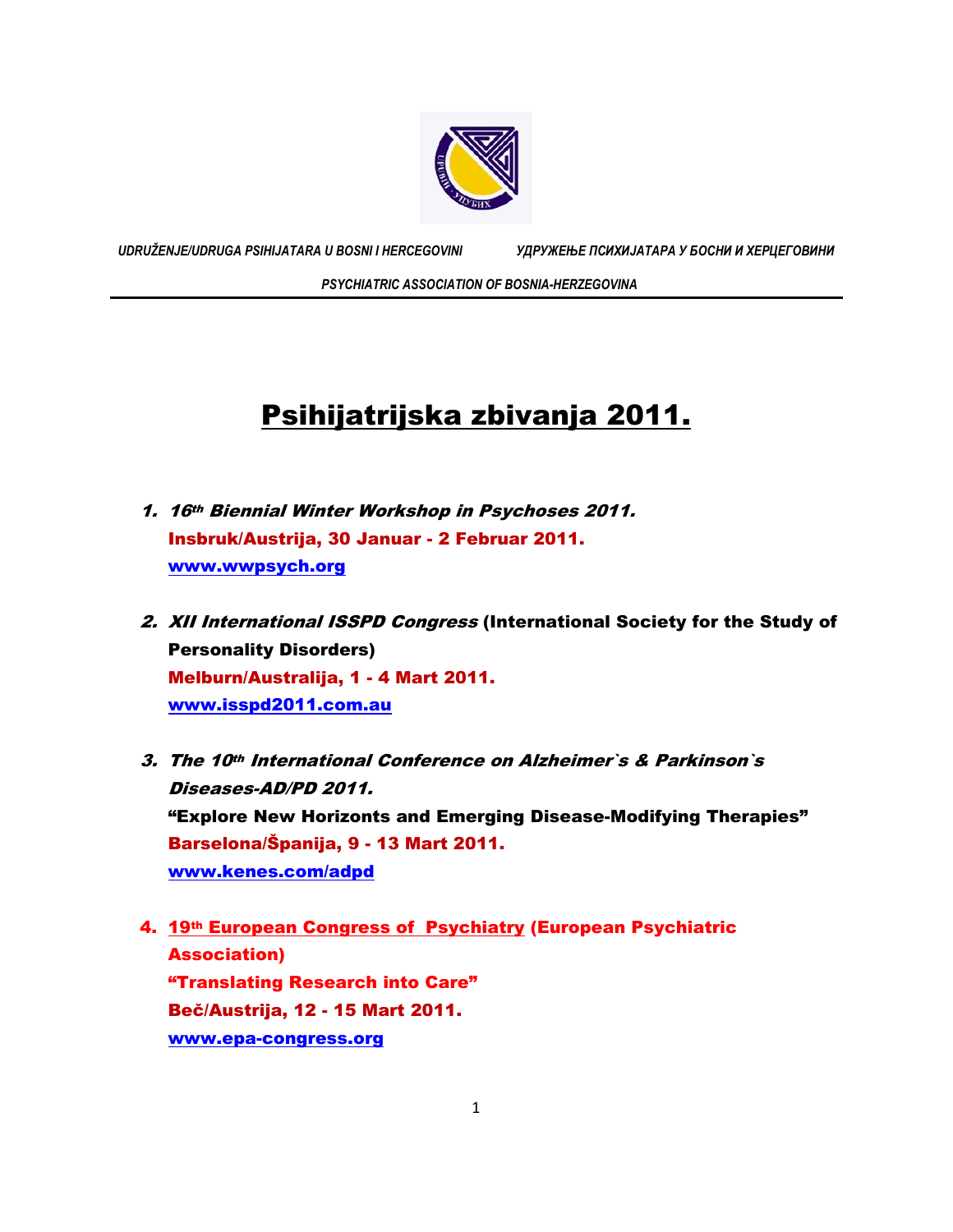- 5. 4th World Congress on Women`s Mental Health (IAWMH- International Association of Women Mental Health) "Biological, Psychological and Socio-ciltural Aspects of Women`s Mental Health" Madrid/Španija, 16 - 19 Mart 2011. www.iawmh2011.com
- 6. 14th ESDaP Congress (The European Society for Dermatology and Psychiatry) Zaragoza/Španija, 17 - 19 Mart 2011. www.bocemtium.com/esdap2011
- 7. 10th Workshop on Cost and Assessment in Psychiatry "Mental Health Policies and Economics" Venecija/Italija, 25 - 27 Mart 2011. http://www.icmpe.org/test1/events/events.htm
- 8. CINP Thematic Meeting (International College of Neuro-Psychopharmacology) "Polypharmacy: The Good, The Bad and The Ugly" Salzburg/Austrija, 1- 3 April 2011. www.cinp.org/congress/salzburg-2011/
- 9. 11th ECNP Regional Meeting (European College of Neuropsychopharmacology) Sent Petersburg/Rusija, 14 - 16 April 2011. http://www.ecnp.eu/emc.asp?pageId=1788
- 10. The 11<sup>th</sup> IRBD 2011 (International Review of Bipolar Disorder) Rim/Italija, 4 - 6 April 2011. www.irbd.org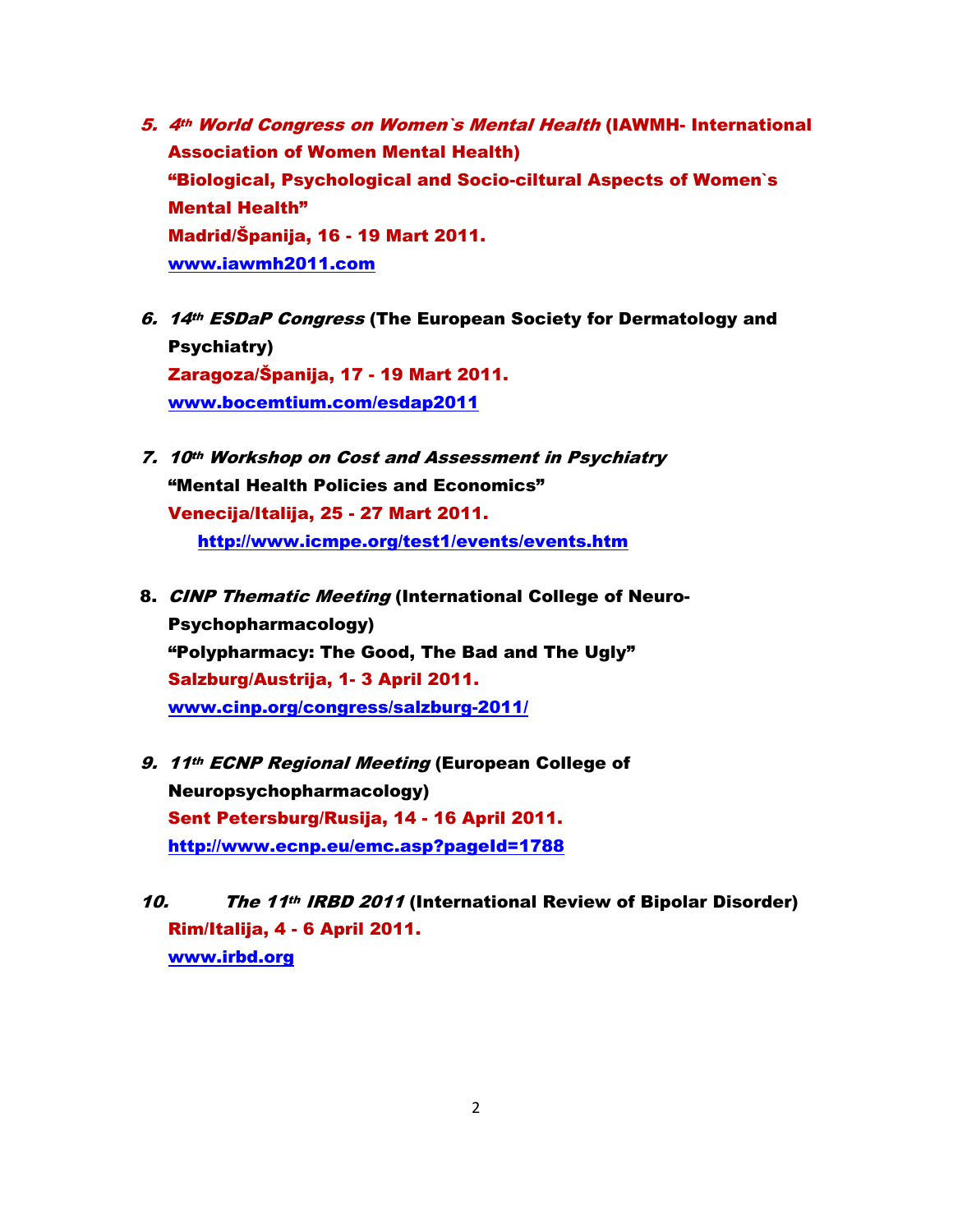- 11. 164<sup>th</sup> APA Annual Meeting (American Psychiatric Association) "Transforming Mental Health Trough Leadership. Disovery And Collaboration" Honolulu,Havaji/SAD, 14 - 18 Maj 2011. www.psych.org , http://psych.hawaiiconvention.com/
- 12. 15th International Conference on Neuroscience and Biological **Psychiatry** "Stress and Behavior"/ISBS Congress (International Stress and Behaviour Society) Sent Petersburg/Rusija, 16 - 20 Maj 2011. http://stress-and-behavior.com/conference/index.html
- 13. International Anxiety Disorders Symposium 2011 (IADS) Amsterdam/Holandija, 24 - 25 Maj 2011. www.ad-symposia.org
- 14. 3rd International Congress of ADHD (ADHD World Federation) "From Childhood to Adult Disease" Berlin/Njemačka, 26 - 29 Maj 2011. www.adhd-congress.org
- 15. 10th World Congress of Biological Psychiatry-WFSBP 2011 (World Federation of Societies of Biological Psychiatry) Prag/Češka Republika, 29 Maj- 2 Juni 2011. www.wfsbp-congress.org
- 16. 17<sup>th</sup> International Congress for the Psychological Treatments of the Shizophrenias and other Psychoses (ISPS) "Psychological Treatments for Psychoses ih the 21st Century-Influencing Brain, Mind and Society" Dubrovnik/Hrvatska, 31 Maj - 4 Juni 2011. www.isps2011.org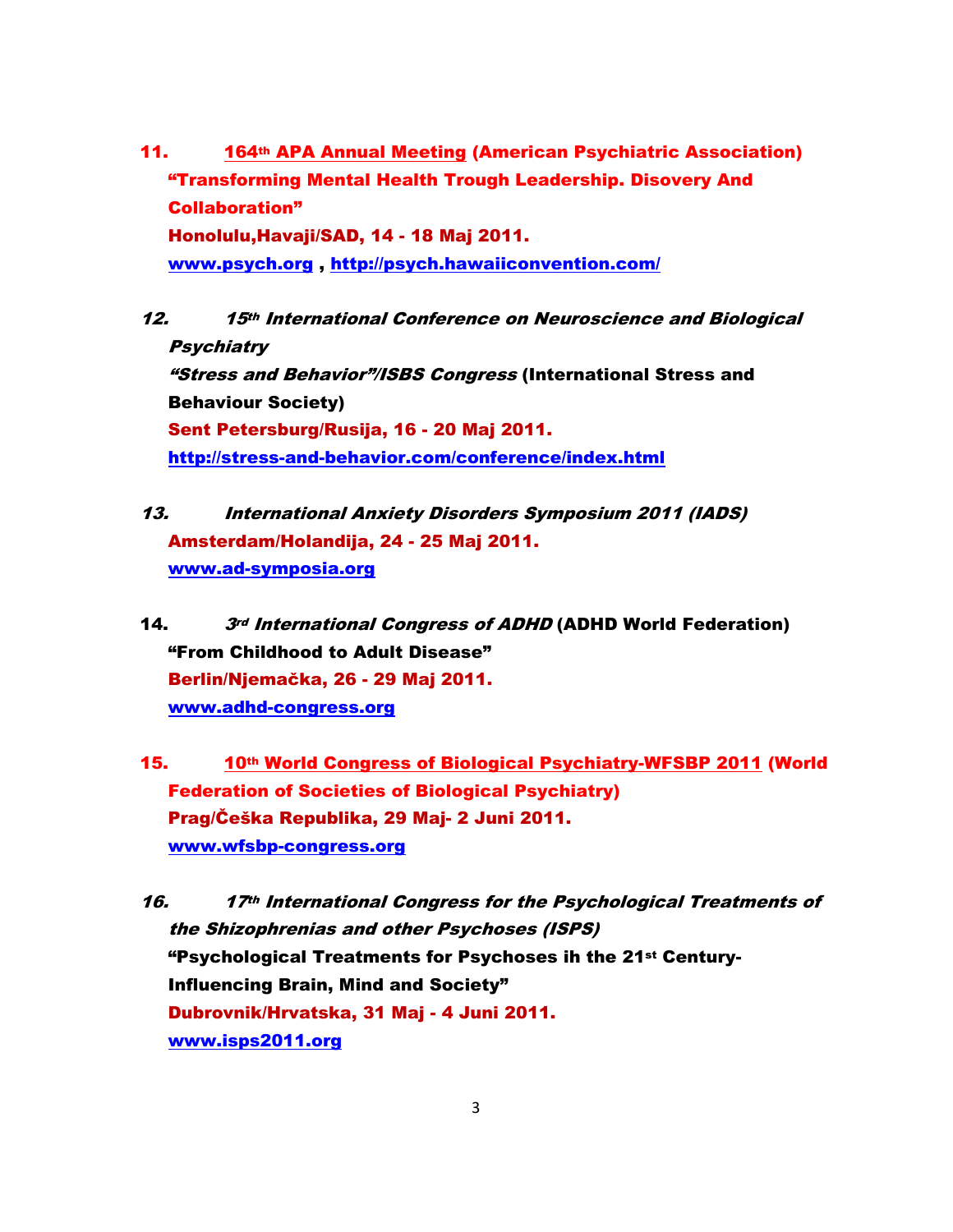- 17. WPA Thematic Conference (World Psychiatric Association) "Rethinking Quality in Psychiatry: Education, Research, Prevention, Diagnosis, Treatment" Istanbul/Turska, 9 - 12 Juni 201l. www.wpaist2011.org
- 18. 14th International Congress of ESCAP (European Society of Child and Adolescent Psychiatry) Helsinki/Finska, 11 - 15 Juni 2011. www.escap2011.fi
- 19. 19th EFPT Forum (European Federation of Psychiatric Trainees) Prag/Češka Republika, 29 Juni - 2 Juli 2011. www.efpt.eu
- 20. The 6<sup>th</sup> World Congress for Psychotherapy-WCP 2011 (World Council of Psychotherapy) "World Dreaming" Sidnej/Australija, 24 - 28 Avgust 2011. www.wcp2011.org
- 21. The 21st World Congress on Psychosomatic Medicine-ICPM 2011 (International College of Psychosomatic Medicine) "New Vision for Psychosomatic Medicine: Beyond Science and Borders" Seul/Južna Koreja, 25 - 28 Avgust 2011. www.icpm2011.org
- 22. 41st Annual EABCT Congress (European Association for Behavioural and Cognitive Therapies) Rejkjavik/Island, 31 Avgust - 3 Septembar 2011. www.congress.is/eabct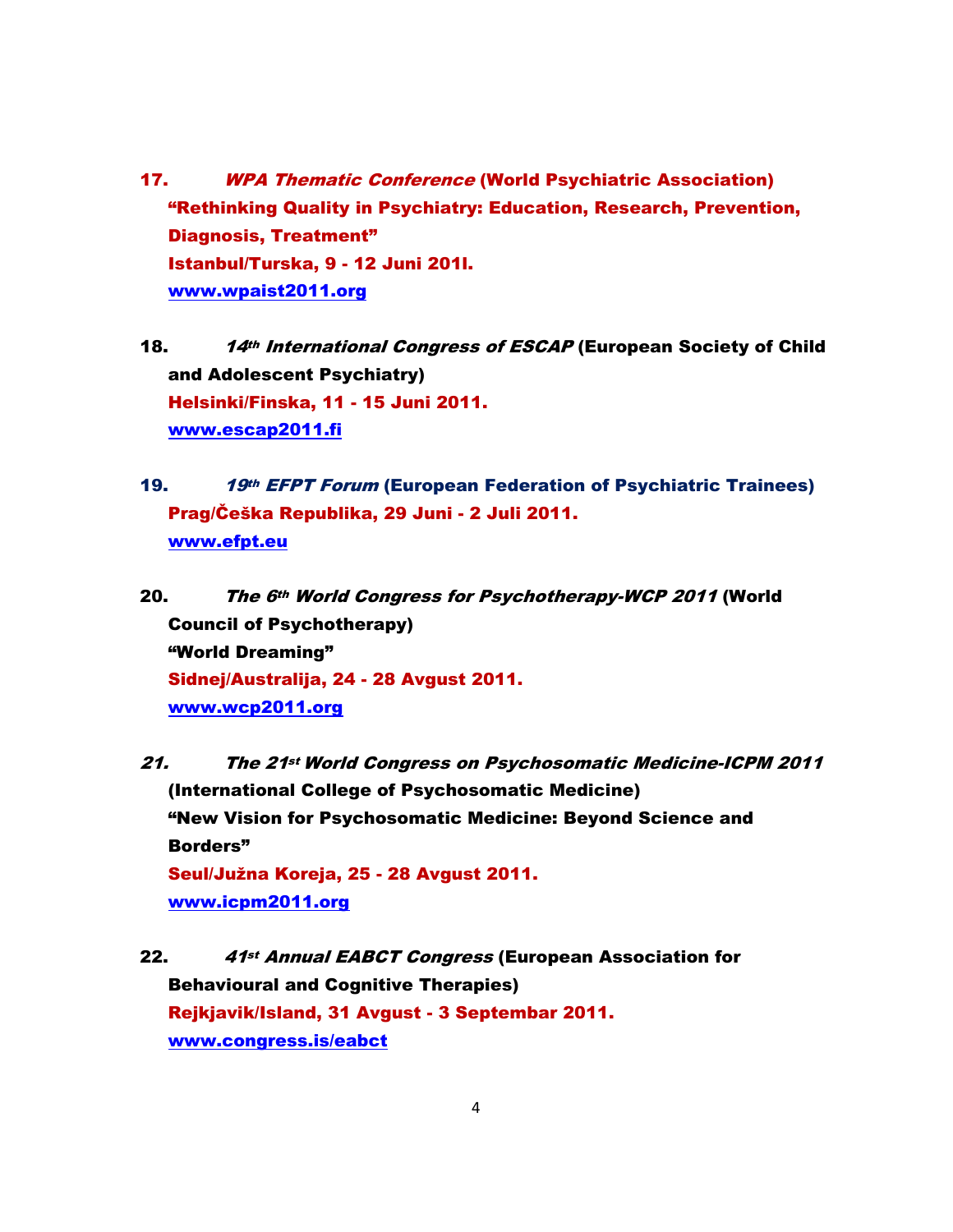- 23. 24th ECNP Congress (European College of Neuropsychopharmacology) Pariz/Francuska, 3 - 7 Septembar 2011. www.ecnp.eu
- 24. 15th International Congress IPA 2011 (International Psychogeriatric Association) Hag/Holandija, 6-10 Septembar 2011. www.ipa-online.org
- 25. XXVI IASP World Congress (International Association for Suicide Prevention) Peking/Kina, 13 - 17 Septembar 2011. www.iasp.info
- 26. 8th Congress of International Society for Adolescent Psychiatry and Psychology-ISAPP 2011 "Adolescence-a second chance?" Berlin/Njemačka, 17 - 21 Septembar 2011. www.isapp2011.org
- 27. XV World Congress of Psychiatry (World Psychiatric Association) "Our Heritage and Our Future" Buenos Aires/Argentina, 18 - 22 Septembar 2011. www.congresosint.com.ar , www.wpa-argentina2011.com.ar
- 28. The Inaugural Global Addiction Network Conference Lisabon/Portugal, 21 - 23 Septembar 2011. www.globaladdiction.org

29. 3rd European Conference on Shizophrenia Research (ECSR) "Facts and Visions" Berlin/Njemačka, 29 Septembar - 1 Oktobar 2011. http://ecsr2009.globit.com/home.html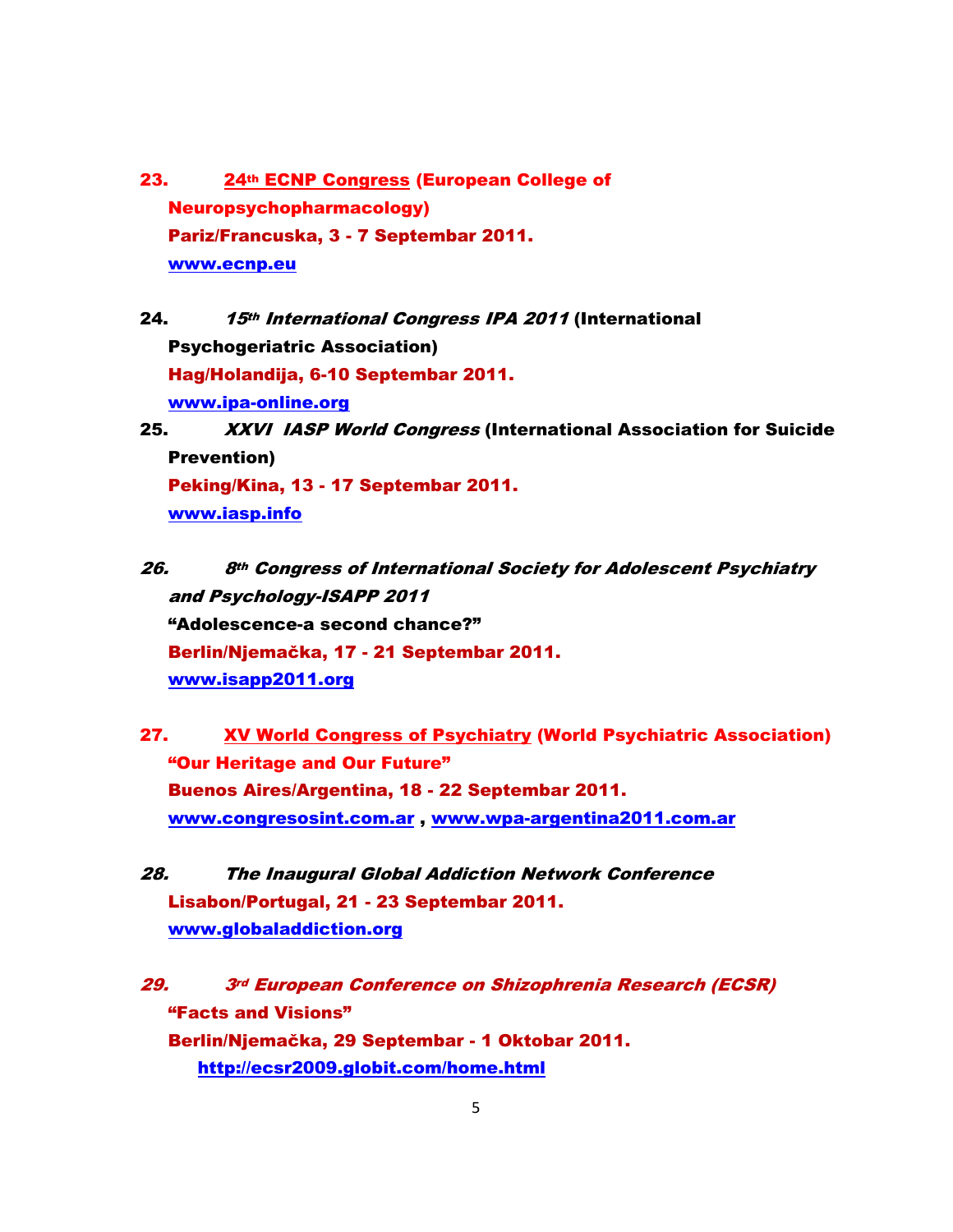- 30. II International Congress on Dual Disorders "Addictive Behaviours and other Mental Disorders" Barselona/Španija, 5 - 8 Oktobar 2011. www.patologiadual.es/cipd2011/en
- 31. The 6th WORLDSLEEP 2011 (World sleep Federation) "New Horizons of Sleep Research for Our Planet" Kjoto/Japan, 15 - 20 Oktobar 2011. www.worldsleep2011.jp
- 32. 13th World Congress of Psyco-Oncology (International Psycho-Oncology Society-IPOS) Antalija/Turska, 16 - 20 Oktobar 2011. www.ipos-society.org
- 33. World Congress of the World Federation of Mental Health-WMHC 2011. Kejptaun/Južnoafrička Republika, 17 - 21 Oktobar 2011. www.wmhc2011.com
- 34. 7th International Congress on Vascular Dementia "Facing the Challenges of Dementia" Riga/Letonija, 20 - 23 Oktobar 2011. www.kenes.com/Vascular
- 35. 11th International Forum of Mood and Anxiety Disorders Budimpešta/Mađarska, 9 - 11 Novembar 2011. www.ifmad.org